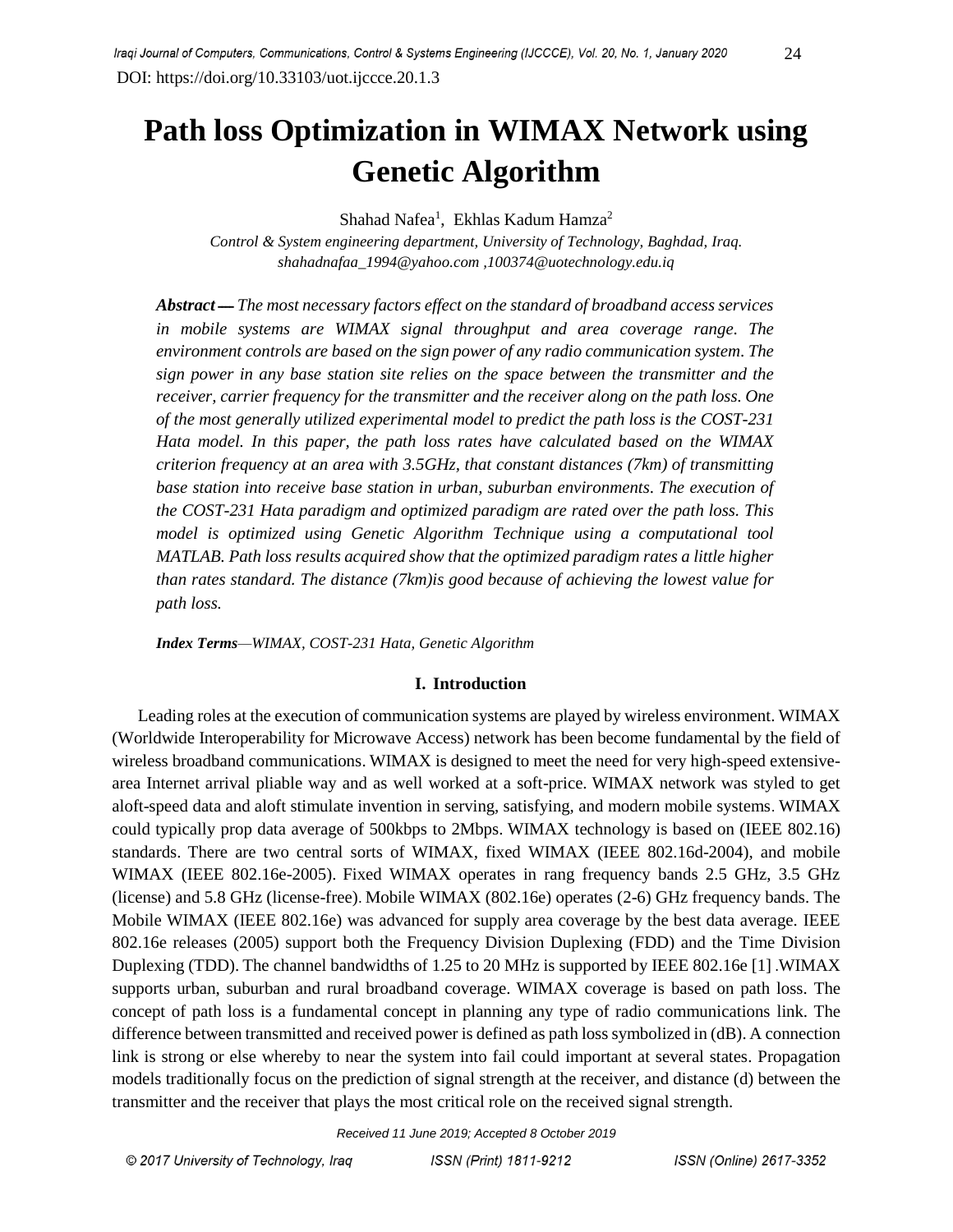The literature reviews of some of the published papers have been done, which is briefly described below: **M. Alshami, et., al., (2011) [2]** presented this research for all the PL models of WIMAX base station (BS) to WIMAX mobile station (MS) to different paradigms based on the frequency set at the band from (2- 6)GHz with a constant distance (5km) of transmitting to the receiving at urban, suburban and rural environments. **M.Dalela, et al., (2012) [3]** used a hybrid optimization to optimize the parameters of the COST-231Hata propagation model and validated frequency at 900 MHz in the suburban region. **O. Banimelhem, et., al.,(2015) [4]** optimized Hata model using genetic algorithm and swarm optimization which was validated by measurements collected from experimental sites. In this paper, we use the wide propagation model is COST-231 Hata and optimize through genetic algorithm. The optimize steps to get the best possible values by using path loss coefficients i.e., carrier frequency, base station antenna height, mobile station antenna height and the distance between BS and MS. The rest of the paper is structure as follows. Sections 2 describes propagation model. Section 3 discusses optimization in genetic algorithm. Section 4 presents results and discussion. Conclusions are drawn in section 5.

### **II. Propagation Model**

 At mobile networks, the signals are transmitted from the BSs to the MSs then to vice versa. Radio channels are modeled by five components, which are: the transmit antenna, path loss, fast fading, shadow fading, and the receive antenna. Path loss models versus distances, path loss, transmitting power and receiving power [5]. Link margin is a parameter utilized for gauge what near a link is of failure. The difference amidst of the system gains and the system losses are defined by Link margin. The successful connection happens where a link margin is higher than zero [6]. Therefore, the equation illustrates the mathematical relationship between transmit power, receiver sensitivity, antenna gain and path loss. The attenuation from a median between a transmit antenna and a receive antenna is called path loss as shown in Figure (1) [7].



Link Margin = Transmit Power - Receiver Sensitivity + Antenna Gain - Path Loss eq. (1)

FIGURE (1): A TYPICAL MOBILE WIRELESS COMMUNICATION SYSTEM [7].

 For simulations purposes the path loss is typically calculated based on models.The Path loss paradigms utilize a collection from athletic equations and algorithms for the prognosticate at path loss rates [7].The Path loss is effected by other things, the height from a transmitter base station and receiver antennas distance; however there is the Line of Sight (LOS) or the Non Line of Sight (NLOS). Figure (2) illustrates these parameters in the system. We will primarily carry out the impact of carrier frequency f (MHz) and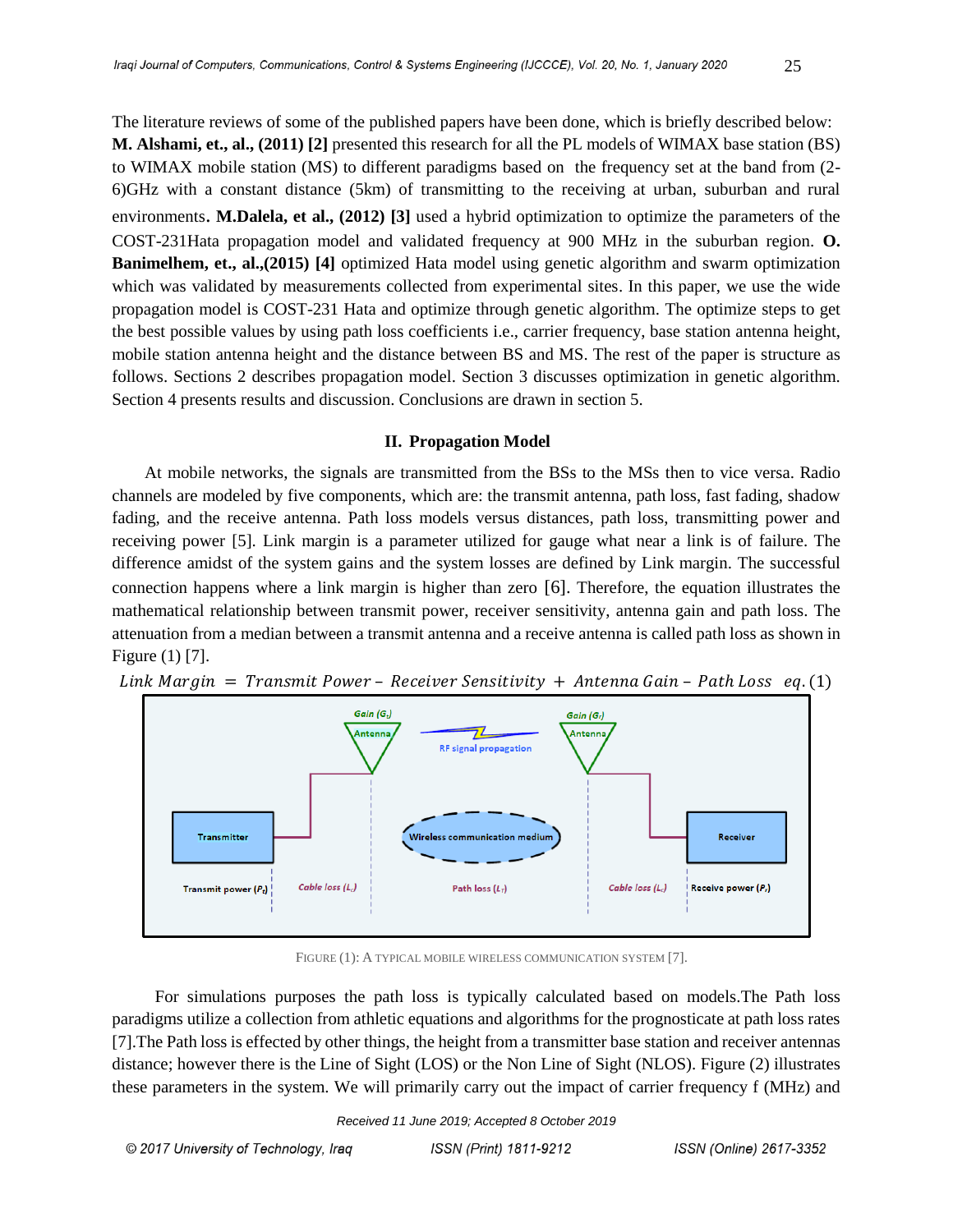distance d (km) on the path loss. In addition, the sensitivity analysis, which provides critical parameters in the system with the most impact on d, is incorporated for the system design and planning purpose [7].



FIGURE (2): TYPICAL PATH LOSS VARIABLES AT MOBILE RADIO TELECOMMUNICATION SYSTEM [7].

### **A. COSTS-231 Hata Mode**

 Hata model is an analytical formulation based on the path loss value data raised by Okumura in 1968 in Japan. Hata model is one vastly use paradigms into predicting path loss in a mobile wireless system. This model supplies an expression for medium path loss as a function of the carrier frequency, base station antenna heights, mobile station antenna heights and the distance between BS and MS [8]. It also contains corrections for urban, suburban and rural (flat) environments. The main path loss mathematical equation [5] for this COST-231Hata paradigm can be written as:

 $PL(dB) = 46.3 + 33.9log_{10}f - 13.82log_{10}h_b + (44.9 - 6.55log_{10}h_b)log_{10}d - a(h_m) + C_F$  eq.(2)

Where

- $\bullet$  f = Frequency in  $MH_Z$
- $\cdot \cdot h_h$  = Height of base station (*M*) range from (30-200)
- $\cdot \cdot h_m$  Height of mobile statin (*M*) range from (1-10)
- $\triangleleft$  d = Distance from transmitter to the receiver (*Km*) basically from (1-20)

For urban and suburban areas, CF is 3dB and 0dB, respectively [4].

In the large cities with high population density urban MS antenna- rectification agent a  $(h_m)$  can give by

$$
a(h_m) = 3.20[\log_{10}[11.75]]^2 - 4.97
$$

In suburban and rural the MS antenna- rectification agent, a  $(h_m)$  can give by

$$
a(h_m) = (1.11log_{10}f - 0.7)h_m - (1.56log_{10}f - 0.8) \qquad eq.(4)
$$

This model is valid for the following range of parameters [8]:

- $\triangleright$  30m <  $h_h$  ≤200m
- $\triangleright$  1m <  $h_m \leq 10$ m
- $\geq 1 \text{km} < d \leq 20 \text{km}$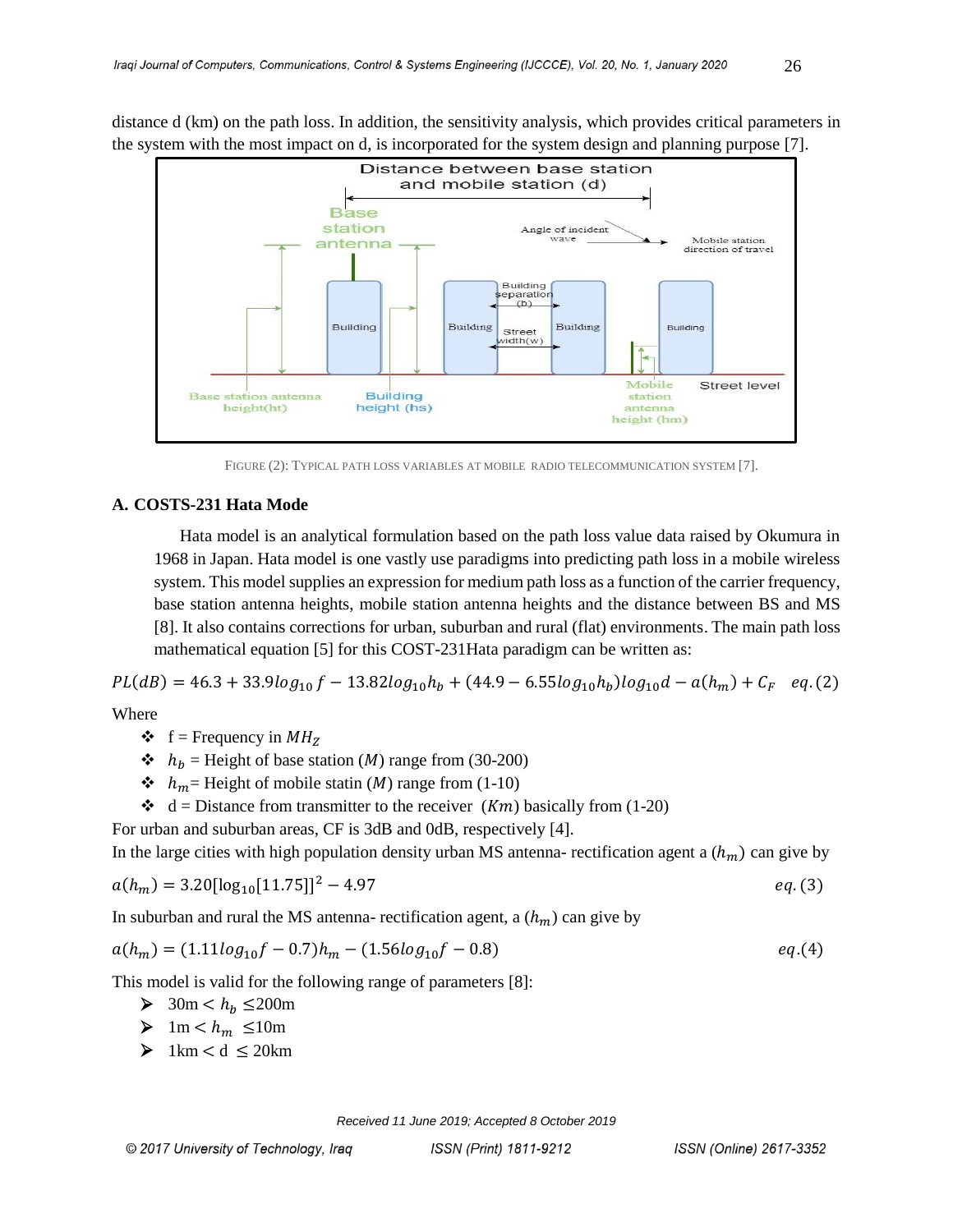The optimization algorithm is the procedure performed repetitively by comparing various solutions until an optimum result getting. A mathematical model is needed to optimize the design problem[9]. An optimization operation starts by identifying design changes that differs through the operation and placing many limitations of equality and inequality. In that approach, a first step is choosing widely propagation model for predicting path loss in WIMAX network. COST-231 Hata parameters are optimized by genetic algorithm to transform for an appropriate expectation parameters. The optimization target is a minimize path loss predict the best height for base station and mobile station [3].

## **A. Genetic Algorithm**

 Genetic Algorithm (GA) had discovered in the 1960s. It is the research technique that established on basics inspired from by genetic and developmental mechanization present in naturalist systems and groups of living beings [10]. GA supplies success resolutions for a difficult multi-border optimization problem [11],[12],[13] . GA uses to resolve the troubles by an optimal way. The troubles involve detecting the most appropriate solution, finding optimal solutions at an optimization technology. GA acts on a range of potential solutions where each chromosome is represented. Figure (3) shows the basic structure of the GA starter with an initial population of chromosomes. Subsequently, the algorithm goes through an iteration process to make the population evolve till the stopping condition is met and the search stop. Summarize, the main steps for GA consist of the following:-

1. Production of a genetic group randomly from a chromosome.

- 2. Estimating a fitness f (x) of every chromosome x at a population.
- 3. Create a new community using the following:-
	- Choosing two origin chromosomes to create their fitness.
	- Formation of new offspring by of the crossover from parents, the admittance from new offspring at a population.
	- Change from newly created population to the sum from algorithm.
	- $\bullet$  end while a preferable solution is returned [13].

## **B. Materials and Methods**

 WIMAX supports broadband covering for high-density urban area and medium-density sub-urban area with an economic infrastructure. The factor that coverage based on is path loss. Therefore, in this paper optimization by GA depend on one of path loss model is COST-231 Hata that widely used wireless network. In this work, the area is divided into urban and sub-urban to determine the best  $h_h$  and  $h_m$  with minimal path loss value. The frequency 3.5 GH<sub>z</sub> and distance between  $(7k_m)$  are applied. The results can apply on a planning program such as ICS telecom software a simulator to radio design for better coverage.

## **C. Optimization by Genetic Algorithm**

 Optimization is done through MATLAB R2015a implementation pack utilizing GA operations at  $3.5GHz$  with path loss parameters. This implementation is obtaining the worth to the paradigm factors. That is a pact for the area Mensuration best to futurity evolution. G.A is performed by using the fitness function and calculates an average of a difference among the evaluated and measured path loss rates in all evaluation stage in the algorithm. COST-231 Hata uses to a definition from optimized path loss by G.A such as estimates the genomes in its population. The parameters are used in Table1 for the operators of G.A.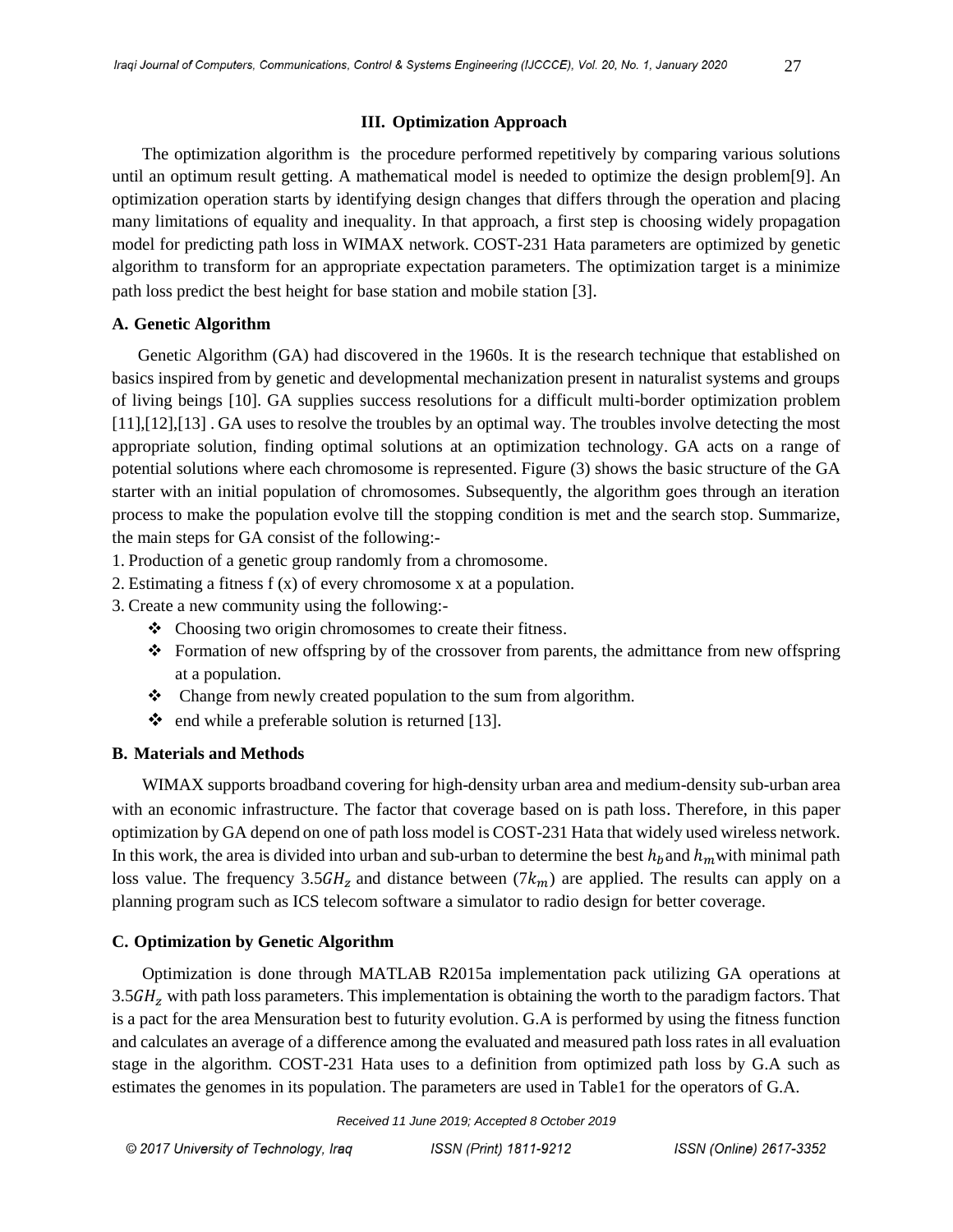

FIGURE (3) FLOWCHART OF THE GENETIC ALGORITHM [4]

| <b>Parameters Group</b> | <b>Value</b> |
|-------------------------|--------------|
| Population Size (N)     | 50           |
| Number of Iterations    | 100          |
| Crossover rate (Pc)     |              |
| Mutation rate (Pm)      |              |

#### **IV. Results and Discussion**

 The results are obtained through the optimization tool GA. GA runs to find a good solution for the path loss. For our simulation, the operating frequency is 3.5GHz which is a licensed frequency WIMAX a rule in Asian regions. The distance is  $(7km)$ . The other parameters are used shown in table (2). COST-231 Hata parameters are valid for the standard range selected by optimization the path loss by a genetic algorithm as shown in the Table (2).

| <b>Parameter</b> | value      |
|------------------|------------|
| $n_h$            | ${3060}$ m |
| $n_m$            | ${110}m$   |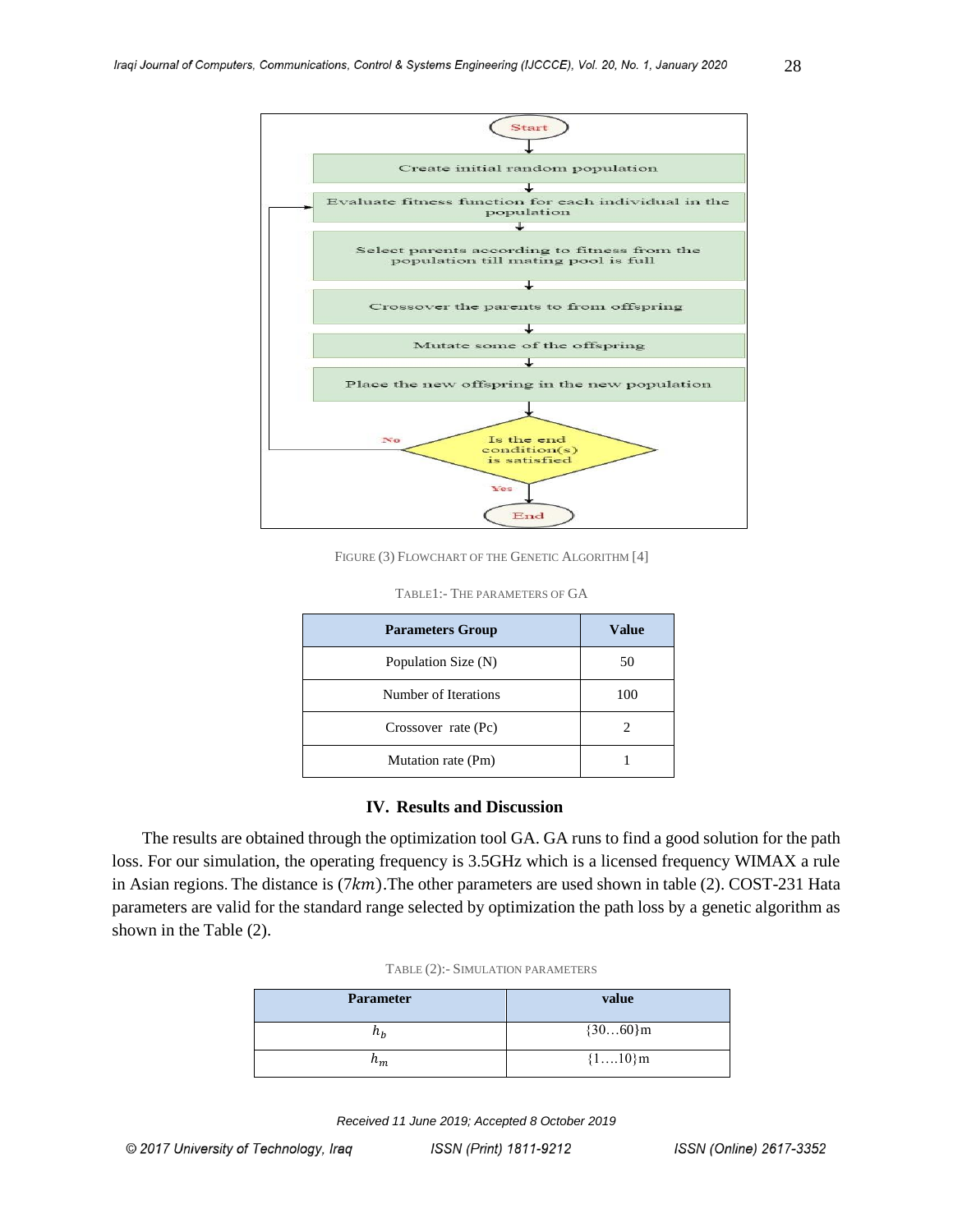

FIGURE (4) PATH LOSS MEASURED AT URBAN AND SUBURBAN ENVIRONMENT AT DISTANCE (7KM).

 Figure (5) shows the result of best chromosome BS and MS height with path loss measure in (dB) at distance (7km) for different environments.



FIGURE (5) THE BEST CHROMOSOME FOR DIFFERENT ENVIRONMENTS IN (7KM)

#### **V. Conclusion**

 In this paper, the path loss value alteration with various environments by the effect of these parameters:  $(h_b, h_m \text{ and } d)$ . Presently, the COST231-Hata model parameters are used to determine the suitability of the WIMAX network station in different environments namely urban and suburban. The results of the distance simulation are (3km) and (7km). The comparing optimization results are at different distances. The result of a distance (3km) achieve better because of the minimum value in the path loss. The results obtained can be utilized in the Software planning of the wireless system to create a network with better coverage.

#### **REFERANCES**

- [1] V. K. Garg, **"Wireless communications and networking"** San Francisco, Calif.: Morgan Kaufmann, pp.767-768, 2007.
- [2] M. Alshami, T. Arslan, J. Thompson, and A. T. Erdogan, **"Frequency analysis of path loss models on WIMAX**", *3rd Computer Science and Electronic Engineering Conference (CEEC),University of Essex, UK*, pp. 1-6, 13-14 July 2011.
- [3] M. V. S. N. P. a. P. K. D. Chhaya Dalela, "**Tuning Of Cost-231 hata Model for Radio Wave Propagation Predictions** "Computer Science & Information Technology (CS & IT).Journal, vol. 2, pp. 255-267, 2012.
- *Received 11 June 2019; Accepted 8 October 2019* [4] O. Banimelhem, M. M. Al-Zu'bi, and M. S. A. Salameh, "**Hata Path Loss Model Tuning for Cellular Networks in Irbid City**", IEEE International Conference on Computer and Information Technology; Ubiquitous Computing and Communications; Dependable, Autonomic and Secure Computing; Pervasive Intelligence and Computing, pp. 1646-1650, 2015.

© 2017 University of Technology, Iraq